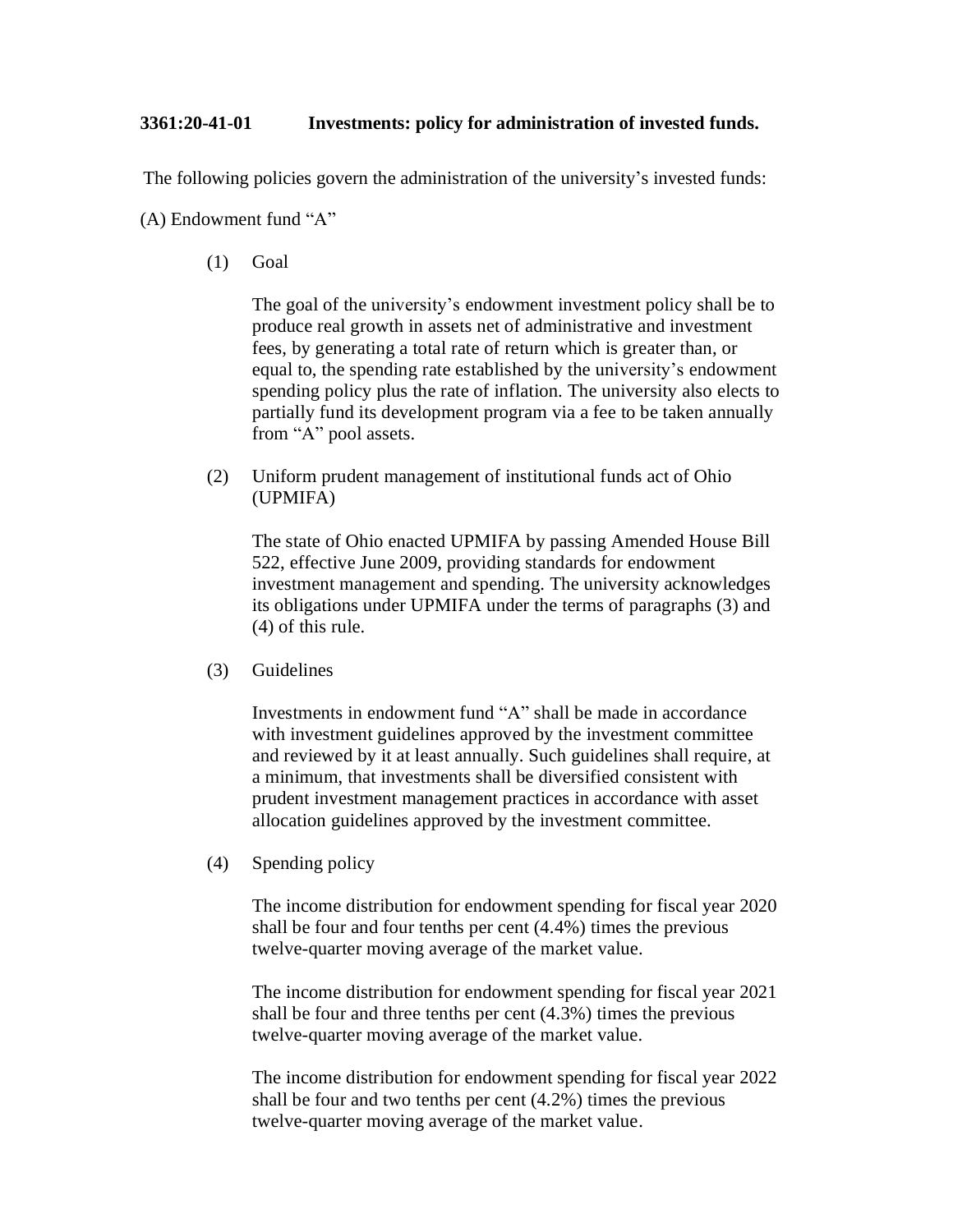The income distribution for endowment spending for fiscal year 2023 shall be four and one tenths per cent  $(4.1\%)$  times the previous twelve-quarter moving average of the market value.

The income distribution for endowment spending for fiscal year 2024 and thereafter shall be four and zero tenths per cent (4.0%) times the previous twelve-quarter moving average of the market value.

This formula shall be applied to the twelve quarters ending on December thirty-first prior to the fiscal year in question, so that final budget guidance on available income can be issued.

(B) Endowment fund "C"

Endowment fund "C" is comprised of Neighborhood Development Corporation Loans and certain strategic real estate investments previously included in endowment fund "A" in July 2016. Endowment fund "C" will be managed with the goals of (a) generating liquidity without sacrificing value; and (b) achieving the university's strategic goals including improving the safety of the areas adjacent to the university's main campus. Liquidity from endowment fund "C" assets will not be reinvested but instead used to buy new endowment fund "A" shares for the benefit of endowment fund "C" shareholders.

(C) Strategic community investments

Endowment funds may also be invested in loans, direct real estate or other investments not yielding a market rate of return, that are judged to be of a long term strategic importance to the university. Such investments shall be held separately from the endowment fund "A" and must be approved by the chair of the finance and administration committee and the president of the university, after notification to the full board of trustees. The total of such investments shall not exceed twenty-five million dollars at any time.

- (D) Temporary investment pool
	- (1) Goal

The goal of the university's temporary investment pool ("TIP") investment policy shall be to invest operating funds and borrowed proceeds to provide, in order of priority, safety of principal, liquidity, and maximum total return consistent with safety and liquidity.

(2) Section 3345.05 of the Ohio Revised Code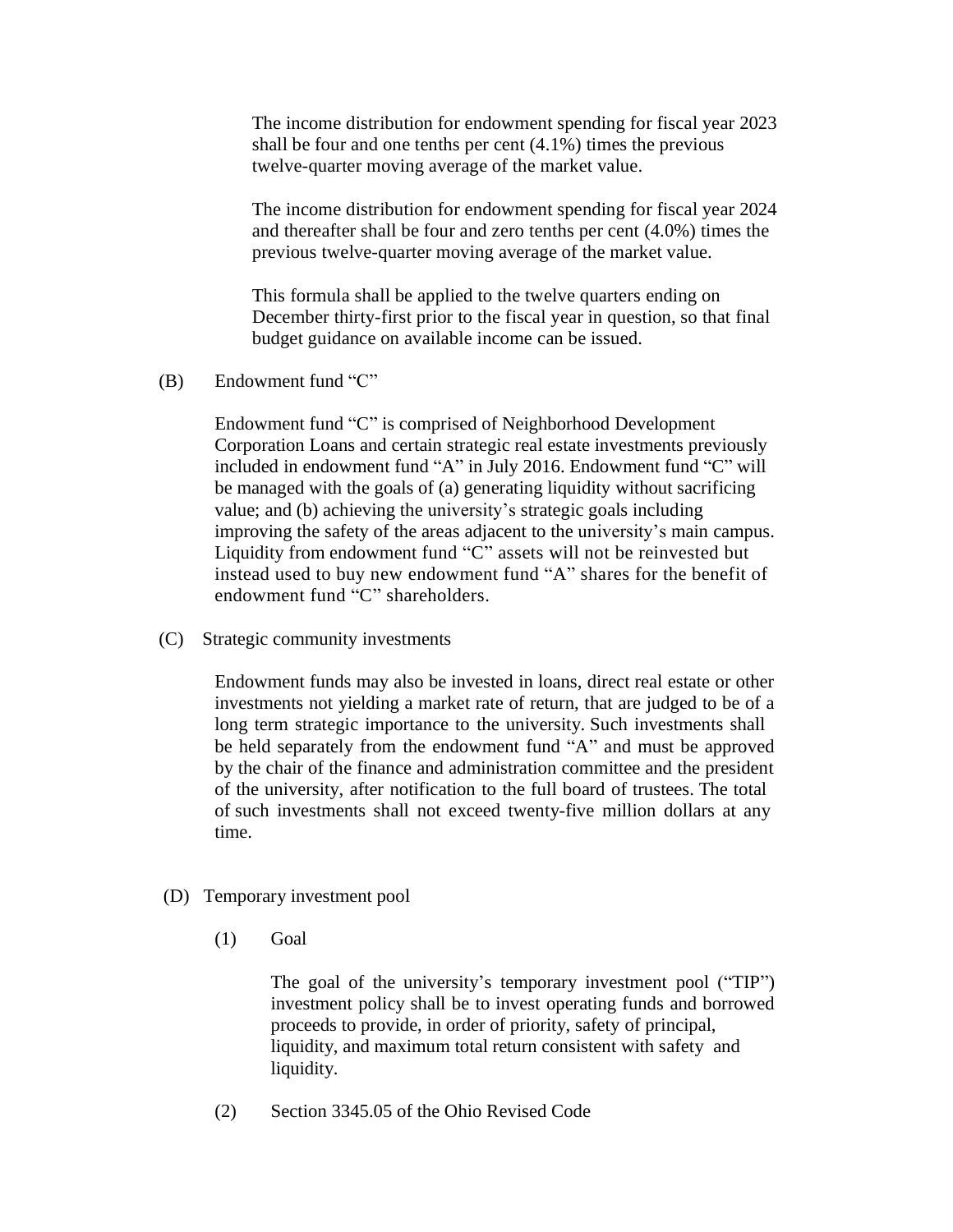- (a) Pursuant to section 3345.05 of the Ohio Revised Code, all those charged with the responsibility to manage the investment of the TIP are fiduciaries required to discharge their duties with the care, skill, prudence, and diligence under the circumstances then prevailing that a prudent person acting in like capacity and familiar with such matters would use in the conduct of an enterprise of a like character and with like aims.
- (b) Pursuant to section 3345.05(C)(1) of the Ohio Revised Code, at least twenty-five per cent of the average amount of the TIP over the course of the previous fiscal year shall be invested in securities of the United States government or of its agencies or instrumentalities, the treasurer of the state of Ohio's pooled investment program, obligations of the state of Ohio, or any political subdivision of this state, certificates of deposit of any national bank located in this state, written repurchase agreements with any eligible Ohio financial institution that is a member of the federal reserve system or federal home loan bank, money market funds, or bankers acceptances maturing in two hundred seventy days or less which are eligible for purchase by the federal reserve system, as a reserve.
- (c) Eligible funds in amounts in excess of those necessary to meet requirements of division (C)(1) of section 3345.05 may be pooled with other institutional funds and invested in accordance with section 1715.52 of the Ohio Revised Code.
- (3) TIP investment guidelines

Investments in temporary investment pool shall be made in accordance with investment guidelines approved by the investment committee and reviewed by it at least annually. Such guidelines shall require, at a minimum, that investments shall be diversified consistent with prudent investment management practices in accordance with asset allocation guidelines approved by the investment committee.

(E) Donor directed investments

On occasion the university accepts an endowed gift where the donor places restrictions as to the investment held, yield target or type of investment. If the donor's directions are not unduly onerous, then the administrative investments committee shall accept the gift but shall attempt to influence the donor to permit pooling of the assets, either immediately or at some future date.